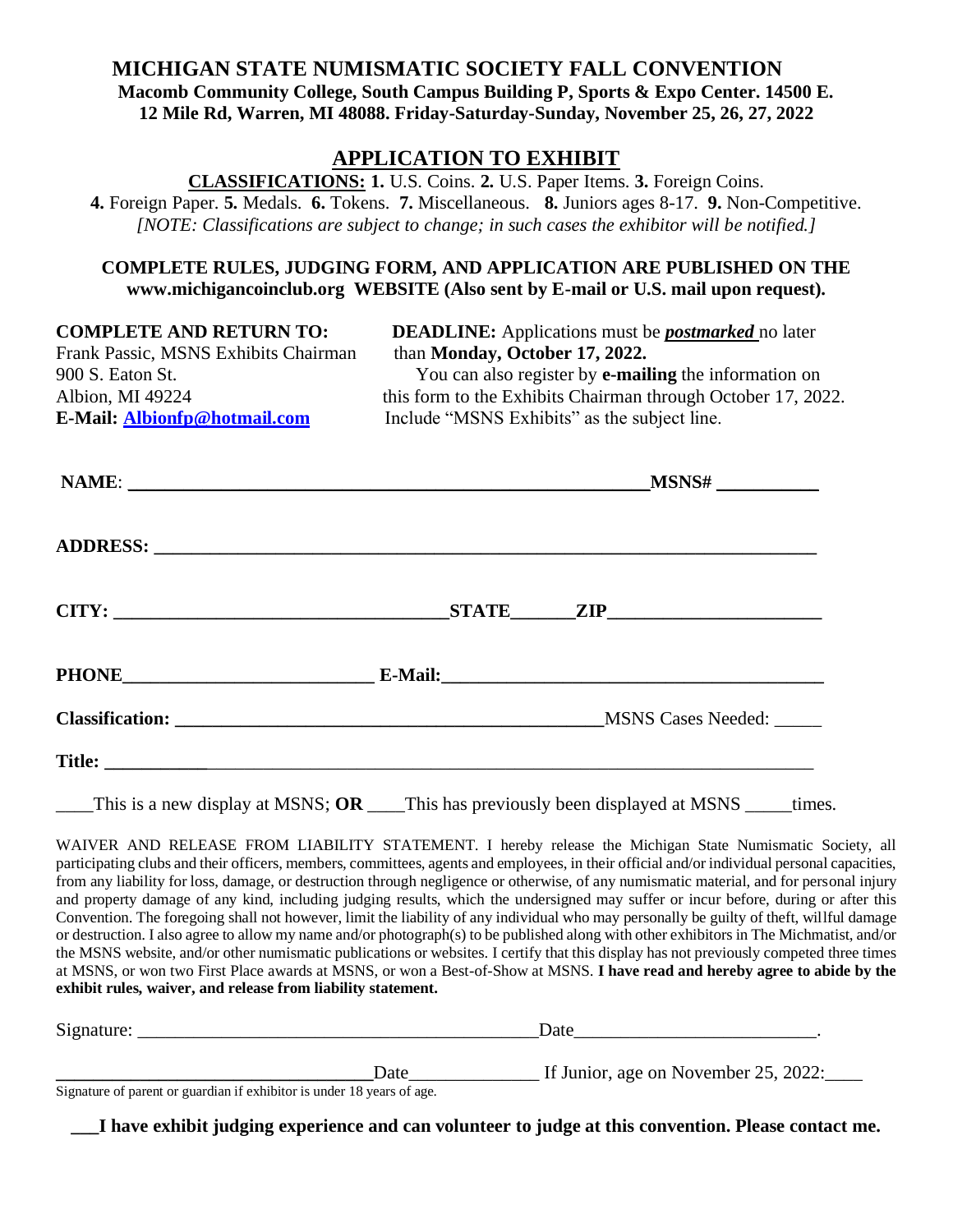#### **MICHIGAN STATE NUMISMATIC SOCIETY**

**Rules for Numismatic Exhibits at the Fall, 2020 Convention, November 25, 26, 27, 2022.**

**Macomb Community College, South Campus Building P, Sports & Expo Center. 14500 E. 12 Mile Rd, Warren, MI 48088.**

### **Exhibits at the Convention will be displayed in the following Classifications:**

- 1. U.S. Coins.
- 2. U.S. Paper Items
- 3. Foreign Coins
- 4. Foreign Paper
- 5. Medals
- 6. Tokens
- 7. Miscellaneous
- 8. Juniors ages 8-17
- 9. Non-Competitive

### **Exhibit judging standards and maximum points are as follows:**

Title and scope: 5 points Basic Numismatic Information: 15 points Special Numismatic Information: 15 points Creativity and Originality: 10 points Attractiveness: 10 points Balance: 10 points Completeness: 5 points Degree of Difficulty: 10 points Condition: 10 points Rarity: 10 points

## **EXHIBITS SECTION SCHEDULE AND LOGISTICS**

## *All times, schedules, logistics, and case limits are subject to change. In such cases the exhibitors will be notified.*

1. Exhibit applications must be *postmarked* no later than **Monday, October 17, 2022** in order to qualify for the competitive classifications at the Convention. E-mail applications are also accepted with the same deadline. E-mail applications should be sent to the Exhibit Chairman with the subject line "MSNS Exhibits" at: **albionfp@hotmail.com**, and a cc. to the MSNS President as a back-up, at: [President@michigancoinclub.org](mailto:President@michigancoinclub.org)

2. Exhibitors may begin placing their displays on **Friday, November 25, 2022,** beginning at **8:00 am.**  All displays must be placed completely by **6:00 pm on Friday, November 25, 2022** in order to be eligible for competition. **Exhibitors must obtain an official name badge upon entry and must wear/display it at all times while on the Convention floor. Exhibitors and/or judges cannot roam the bourse floor for buying/selling/looking before the Convention is open to the public, unless they have purchased an "Early Bird" pass. NO SATURDAY PLACEMENTS OF DISPLAYS ARE ALLOWED AT FALL CONVENTIONS.**

3. All exhibits must remain on display at the Convention for at least 24 continuous hours in order to qualify for awards. Exhibits must remain in place until **12:00 pm (NOON)** on **Sunday, November 27, 2022**. Exhibits must be removed by **3:00 p.m.** on **Sunday, November 27, 2022**.

4. Presentations of Exhibit Awards will be made on **Sunday morning, November 27, 2022** at **8:30 am.**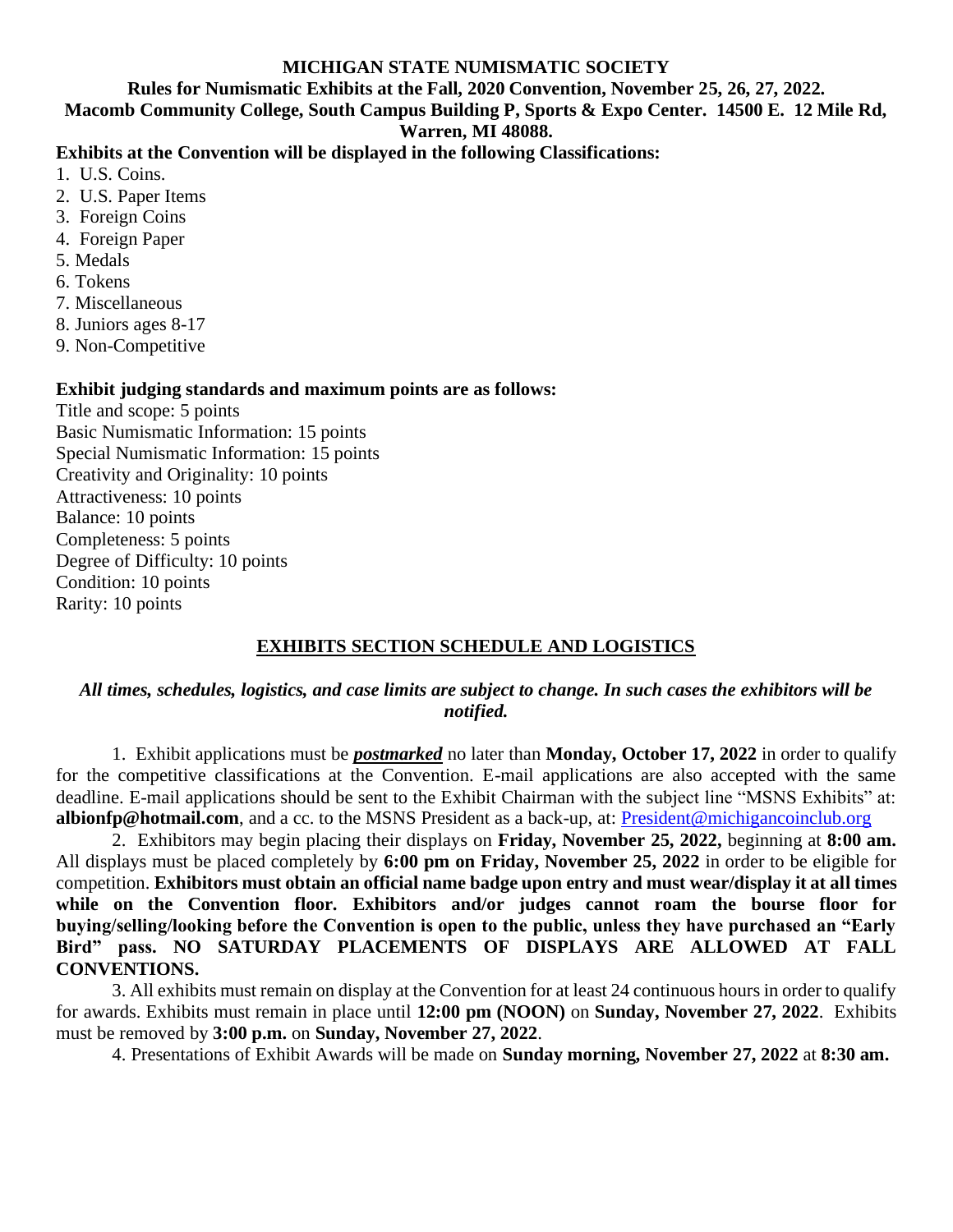#### **STANDARD RULES FOR EXHIBITING**

1. All exhibitors must be members of the Michigan State Numismatic Society. If not a member, you must join **prior** to the Convention. A membership application and further information is found on the www.michigancoinclub.org website. Write to: MSNS Membership, P.O. Box 301, Algonac, MI 48001.

2. Only one entry per classification. No more than **10** total cases per exhibitor, and no more than **3** displays per exhibitor. If entering more than one display, exhibitors must file a separate application for each. All applications must be signed and dated. Entries sent by e-mail within the deadline with the necessary exhibit/contact information will be accepted, but the exhibitor will still need to fill out an official application form and sign it for legal purposes; those should be subsequently sent to the Exhibit Chairman before the Convention. The signature of a parent or guardian is also required if the exhibitor is under 18 years of age.

3. Junior exhibitors have the option of entering their exhibits in either the adult classifications, thereby competing as an adult; or in their own age group class. Age is determined by the exhibitor's age on the opening day of the Convention. A Junior exhibitor may only place one (1) exhibit in the Junior classification, but may compete with additional exhibits in the adult classifications. This provision may be suspended by the Exhibit Chairman or the Exhibits Committee at their discretion due to space limitations or other reasons.

4. The Exhibit Chair and/or Chief Judge have the discretion to combine or split classifications; in such cases the exhibitor will be notified. If an exhibit contains items belonging to more than one classification, at least 65% of the items must be from the classification to which it is entered. If it is less than 65%, then the display should be entered in the Miscellaneous classification. The Exhibit Chair and/or Chief Judge have the discretion by mutual agreement of changing the classification of a display if it is determined that the exhibit was improperly classified. The Exhibit Chair and Chief Judge, at their discretion, may confer with the exhibitor before making their determination. An exhibitor may not request a classification change at the Convention.

5. Exhibit material is displayed in standard 34" long **x** 22" wide **x** 3" (Note: those are the **outside** measurements; please allow for lesser inside placement measurements) high cases which will be arranged horizontally and provided by MSNS. An exhibitor may also bring their own cases if so-indicated on the exhibit application.

6. Other-sized cases, panels, and vertical displays are allowed at the discretion of the Exhibit Chair. In such instances however, any special requirements (including other-sized case measurements) need to be submitted in advance with the exhibit application so proper logistical and layout needs can be considered.

7. No titles, signs, placards or numismatic materials of any kind may be placed outside the exhibit cases. Switches or buttons intended to operate lights or educational displays in the cases or magnifying glasses provided to assist exhibit readers may be mounted on the table or on the cases, given that nothing extends more than one inch above the top (glass) surface of a case. Outside lights are not permitted.

8. All material shown must be the personal property of the exhibitor, which may include property owned jointly with a spouse.

9. The displays must be prepared and set up by the exhibitor or the exhibitor's designated "proxy" agent. The Exhibit Chair should be notified by the exhibitor of any designated agent in advance of the Convention, and a special proxy form will need to be filled out. **Juniors must set up their own displays, except for a physical limitation or special circumstances approved by the Exhibit chair.** 

10. **No items are to be displayed that are in violation of United States laws or regulations**. The regulations as provided in the U.S. Secret Service website state: *"The Counterfeit Detection Act of 1991, Public Law 102-550, in Section 411 of Title 31 of the Code of Federal Regulations, permits color illustrations of U.S. currency provided: The illustration is of a size less than three-fourths or more than one and one-half, in linear dimension, of each part of the item illustrated. The illustration [must] be one-sided."* 

In addition, under "Other Obligations and Securities," the regulations state: *"Photographic or other likenesses of other United States obligations and securities and foreign currencies are permissible for any non-fraudulent purpose, provided the items are reproduced in black and white and are less than three-quarters or greater than one-andone-half times the size, in linear dimension, or any part of the original item being reproduced."*

In the event a violation of this Rule No. 10 is discovered prior to the beginning of the judging process, an exhibitor must remove the offending material upon being notified of the violation. If the exhibitor cannot be reached in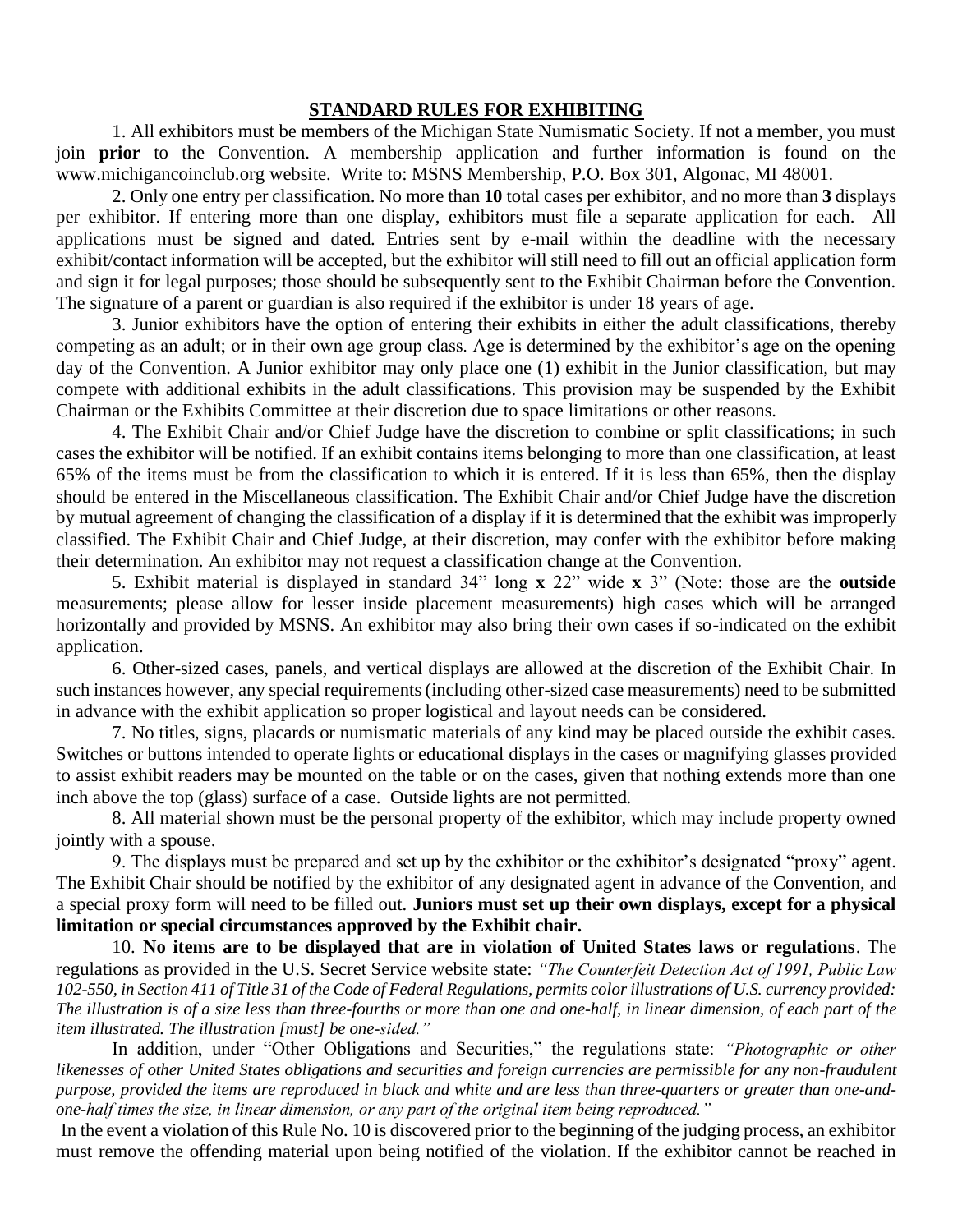time, or a violation of this Rule is not discovered until the judging process is underway, a total disqualification will result, even if the violation is unintentional. Either way, the offending material must be removed or covered over. Application of this rule will be administered by the Chief Judge.

11. Copies (in color or in black-and-white) of foreign paper money/items that are no longer legal tender (for example, German government inflation notes of the 1920s) are allowed, as such copies are allowed at ANA conventions and are not considered a violation of Secret Service rules (see Rule 10 above). There are no size limitations. They must however, be so-marked or indicated with the word "copy," either in the text or captions, or on the photograph/reproduction itself. Similarly, copies/scans of paper numismatic items such as obsolete banknotes are also allowed and can be full size, but they too must be so-marked or indicated with the word "copy," either in the text or captions, or on the photograph/reproduction itself.

12. Photographs or photocopies or scans of metallic numismatic items such as coins, tokens, or medals, either in color or in black-and-white, are generally not considered copies and do not have to have the word "copy" attached to them. Illustrations lifted directly from other sources should be directly attributed to those sources. If photographs displayed to represent an item are not taken of the actual items being displayed, then that should be indicated in the text. There are no size limitations as to photographs (with the exception of Rule No. 10), as that would be covered under the criteria of creativity, originality, attractiveness, and balance on the judging form.

13. Forged, spurious, or counterfeit material and replica copies may not be displayed unless such items are appropriately labeled and are displayed for educational purposes only, and also are not in violation of U.S. laws. In the event a violation of this Rule No. 13 is discovered prior to the beginning of the judging process, an exhibitor must remove the offending material upon being notified of the violation. If the exhibitor cannot be reached in time, or a violation of this Rule is not discovered until the judging process is underway, a total disqualification will result, even if the violation is unintentional. Either way, the offending material must be removed or covered over. Application of this rule will be administered by the Chief Judge.

14. The exhibit text should be in the exhibitor's own words, except when using direct quotes as indicated. Exhibitors, in preparing their texts, may choose to lift information verbatim from one or more sources. For details judged as "basic numismatic information," such as mintage, designer, composition, etc., it is sufficient that sources for such information will be shown in a list of references. For text relating more to "special numismatic information," such as historical, biographical or economic matters, it is best for exhibitors to present information in their own words. Text or illustrations lifted directly from other sources should be directly attributed to those sources. Instances where material is presented as "original" that has been copied from other sources without attribution will result in significant point deductions.

15. The name or photograph or identity of the competitive exhibitor may not appear in the exhibit, except as an author in a bibliographic reference, which will be sufficiently general that the exhibitor cannot be linked to the exhibit by that reference. In the event a violation of this Rule No. 14 is discovered prior to the beginning of the judging process, an exhibitor must remove the offending material upon being notified of the violation. If the exhibitor cannot be reached in time, or a violation of this Rule is not discovered until the judging process is underway, a total disqualification will result, even if the violation is unintentional. Either way, the offending material must be removed or covered over. Application of this rule will be administered by the Chief Judge.

16. No exhibit may contain any current advertising of items therein for sale.

17. Judging procedures, including judging times, are set by the MSNS Exhibits Committee and Chief Judge, according to the needs and logistics of each Convention. Judging will be guided by the rules of the American Numismatic Association. **The decisions of the judges are final.** Competitive exhibitors are not permitted to attend their exhibits while they are being judged.

18. The Exhibit Chairman and Chief Judge, and members of their immediate families may not place competitive exhibits. No MSNS board member nor MSNS officer may enter competitive exhibits. Noncompetitive exhibits are encouraged and are still eligible for the People's Choice award. MSNS board members and officers may still receive the same judging appreciation awards given to exhibit judges.

19. Applications for Non-competitive displays should be made on a regular exhibit application and marked "Non-competitive." Exhibit applications received after the application deadline may be allowed at the discretion of the Exhibit Chairman in the Non-competitive classification.

20. First, Second and Third Place awards may be given for each competitive classification. An exhibit must earn an average of at least 80 scoring points to merit a First Place; 70 points for a Second; and 65 points for